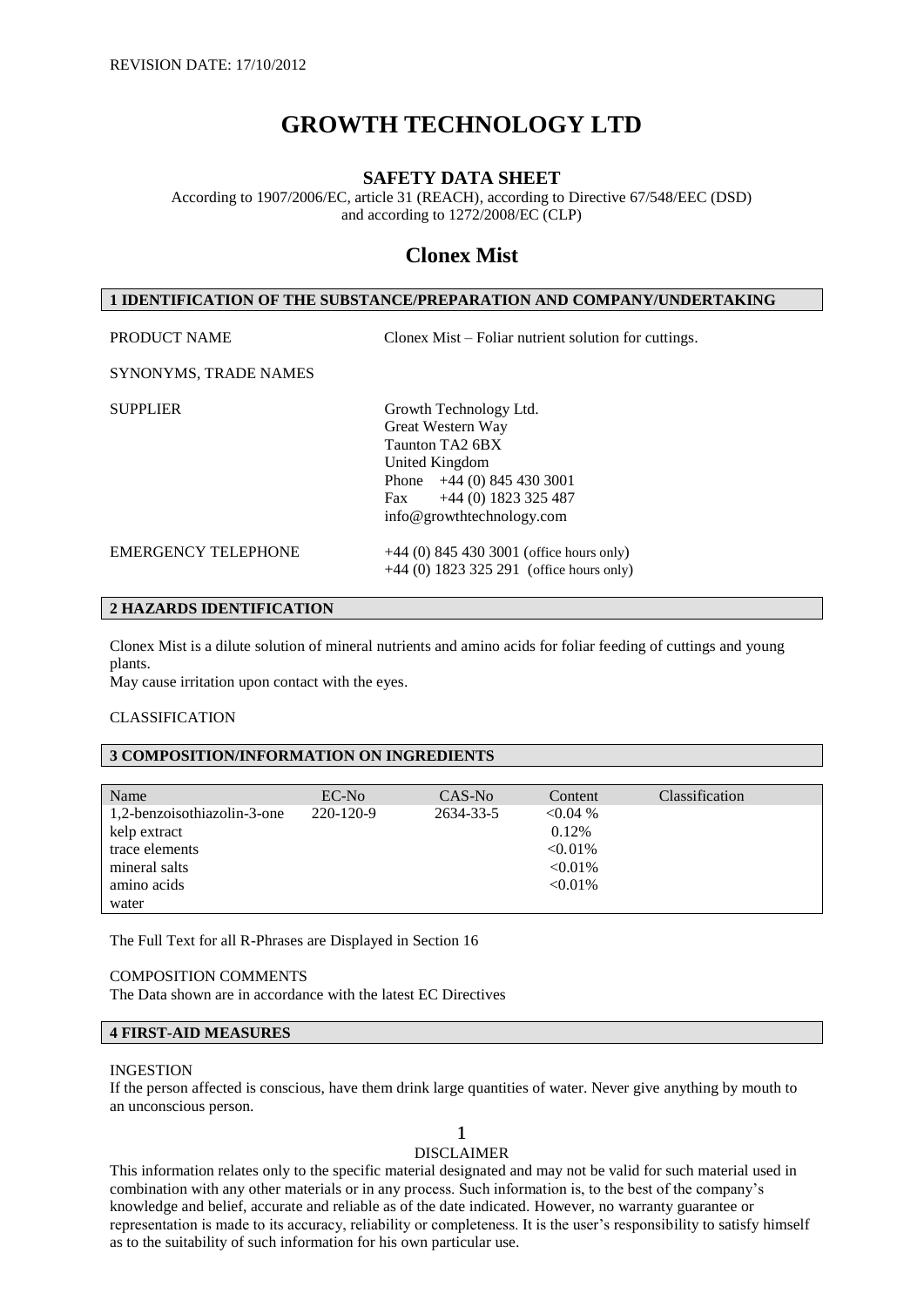If vomiting seek immediate medical assistance. SKIN CONTACT Remove contaminated clothing and wash skin with plenty of running water.

EYE CONTACT Rinse immediately eye with plenty of low pressure water for at least 15 minutes. Remove any contact lenses.

# **5 FIRE-FIGHTING MEASURES**

EXTINGUISHING MEDIA The product is non combustible. To extinguish fire use water spray, dry chemical, carbon dioxide, or chemical foam.

SPECIAL FIRE FIGHTING PROCEDURES None.

UNUSUAL FIRE & EXPLOSION HAZARDS None.

SPECIFIC HAZARDS None.

#### PROTECTIVE MEASURES IN FIRE

Wear full protective clothing and MSHA/NIOSH-approved self-contained breathing apparatus with full face piece operated in the pressure demand or other positive pressure mode.

#### **6 ACCIDENTAL RELEASE MEASURES**

PERSONAL PRECAUTIONS See section 8.

#### ENVIRONMENTAL PRECAUTIONS

Take precautionary measures against discharges into the environment, since solutions of plant nutrients can be damaging to the environment in their concentrated form, for instance by polluting streams and water courses.

## SPILL CLEAN UP METHODS

Sweep up or absorb spilled material.

### **7 HANDLING AND STORAGE**

USAGE PRECAUTIONS Avoid contact with eyes or skin. Wash thoroughly after handling and before eating, drinking or smoking.

STORAGE PRECAUTIONS None.

# **8 EXPOSURE CONTROLS/PERSONAL PROTECTION**

PROTECTIVE EQUIPMENT Protective gloves and safety goggles

RESPIRATORY EQUIPMENT Not applicable

# $\mathcal{D}$

# DISCLAIMER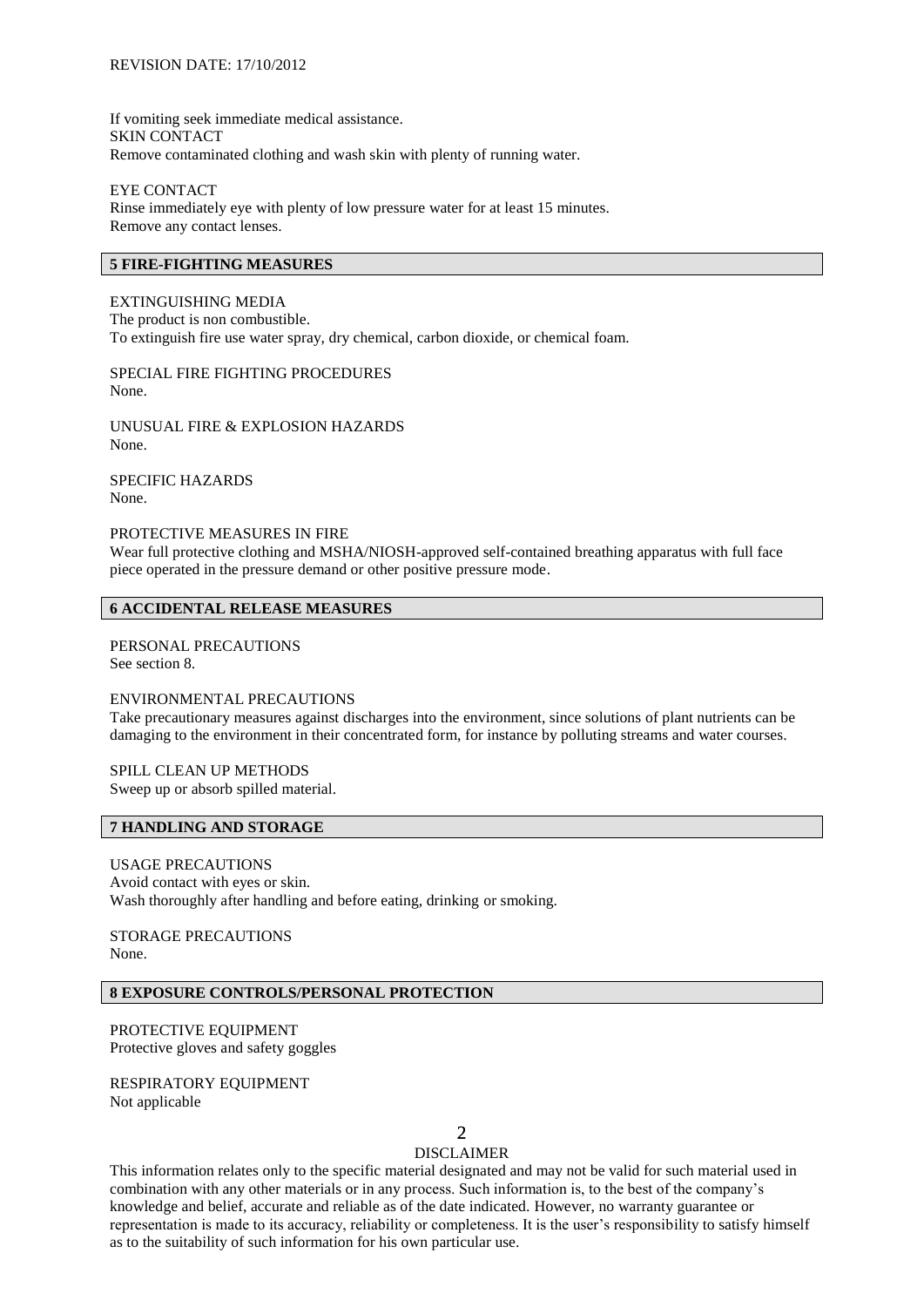#### HAND PROTECTION

Protective gloves should be used if there is the risk of direct contact or splash.

# EYE PROTECTION

Wear approved safety goggles.

#### HYGIENE MEASURES

Wash at the end of each work shift and before eating, drinking, smoking or using the toilet.

SKIN PROTECTION Wear protective clothing in case of danger of contact.

# **9 PHYSICAL AND CHEMICAL PROPERTIES**

| APPEARANCE              | aqueous and odourless liquid |  |  |
|-------------------------|------------------------------|--|--|
| <b>COLOUR</b>           | hrown                        |  |  |
| <b>BOILING POINT</b>    | about 100 degrees Celsius    |  |  |
| <b>SPECIFIC GRAVITY</b> | 1.00                         |  |  |
| pH – VALUE              | $5.6 - 6.3$                  |  |  |
| <b>CONDUCTIVITY</b>     | $0.27$ m $S/cm$              |  |  |

# **10 STABILITY AND REACTIVITY**

#### **STABILITY**

Stable under normal temperature conditions and recommended use.

MATERIALS TO AVOID None

# HAZARDOUS DECOMPOSITION PRODUCTS None

# **11 TOXICOLOGICAL INFORMATION**

**GENERAL** None

INGESTION May cause irritation of the digestive tract.

SKIN CONTACT May cause irritation.

EYE CONTACT May cause irritation.

### **12 ECOLOGICAL INFORMATION**

# 3

# DISCLAIMER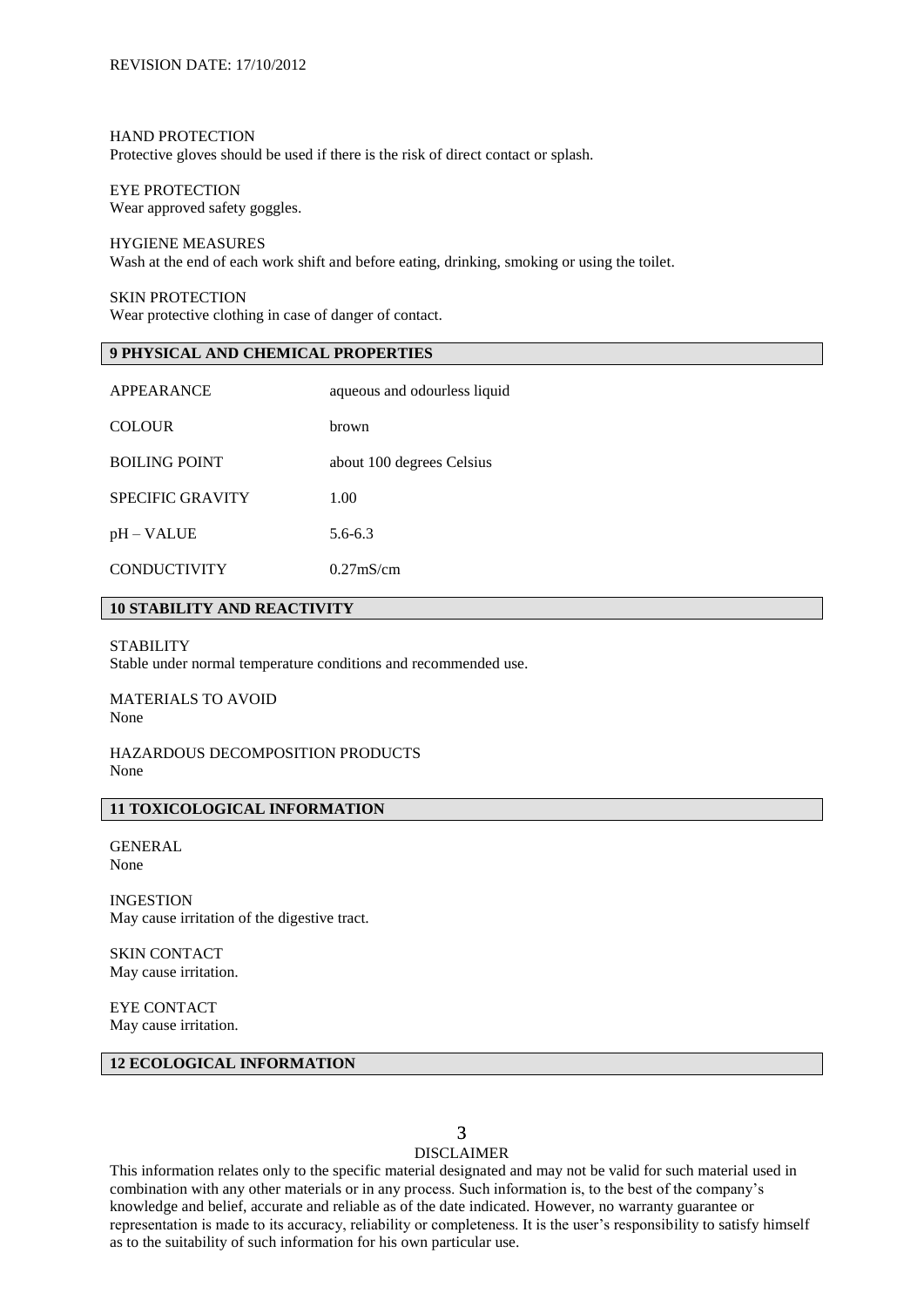#### ECO-TOXICITY

Take precautionary measures against discharges into the environment.

#### WATER HAZARD CLASSIFICATION None.

#### **13 DISPOSAL CONSIDERATIONS**

#### GENERAL INFORMATION

Place into a suitable closed container for disposal.

#### DISPOSAL METHODS

Dispose of in accordance with local and national regulations.

# **14 TRANSPORT INFORMATION**

#### GENERAL

The product is not covered by international regulations on the transport of dangerous goods (IMDG, IATA, ADR/RID)

| <b>15 REGULATORY INFORMATION</b> |                                                                                       |  |  |  |
|----------------------------------|---------------------------------------------------------------------------------------|--|--|--|
|                                  |                                                                                       |  |  |  |
| LABELLING                        | none                                                                                  |  |  |  |
| <b>CONTAINS</b>                  |                                                                                       |  |  |  |
| SAFETY PHRASES (DSD)             |                                                                                       |  |  |  |
| S <sub>26</sub>                  | In case of contact with eyes, rinse immediately with plenty of water and seek medical |  |  |  |
| advice                           |                                                                                       |  |  |  |
| S36/37                           | Wear suitable protective clothing and gloves                                          |  |  |  |
| S <sub>45</sub>                  | In case of accident or if you feel unwell seek medical advice immediately (show the   |  |  |  |
|                                  | label where possible)                                                                 |  |  |  |
| PRECAUTIONARY STATEMENTS (CLP)   |                                                                                       |  |  |  |
| $P305+351+338+313$               | IF IN EYES: rinse cautiously with water for several minutes. Remove contact lenses,   |  |  |  |
|                                  | if present and easy to do so. Continue rinsing.                                       |  |  |  |

P281 Use personal protective equipment as required

#### UK REGULATORY REFERENCES

Chemicals (Hazard Information & Packaging) Regulations. The Control of Substances Hazardous to Health Regulations 1988. Health and Safety at Work Act 1974.

# ENVIRONMENTAL LISTING

Control of Pollution Act 1974.

#### EU DIRECTIVES

System of specific information relating to Dangerous Preparations. 2001/58/EC. Dangerous Preparations Directive 1999/45/EC.

#### STATUTORY INSTRUMENTS

Notification of New Substances Regulations (NONS) 1993. The Export and Import of Dangerous Chemicals Regulations 2005 number 928.

APPROVED CODE OF PRACTICE

# $\boldsymbol{\Lambda}$

## DISCLAIMER